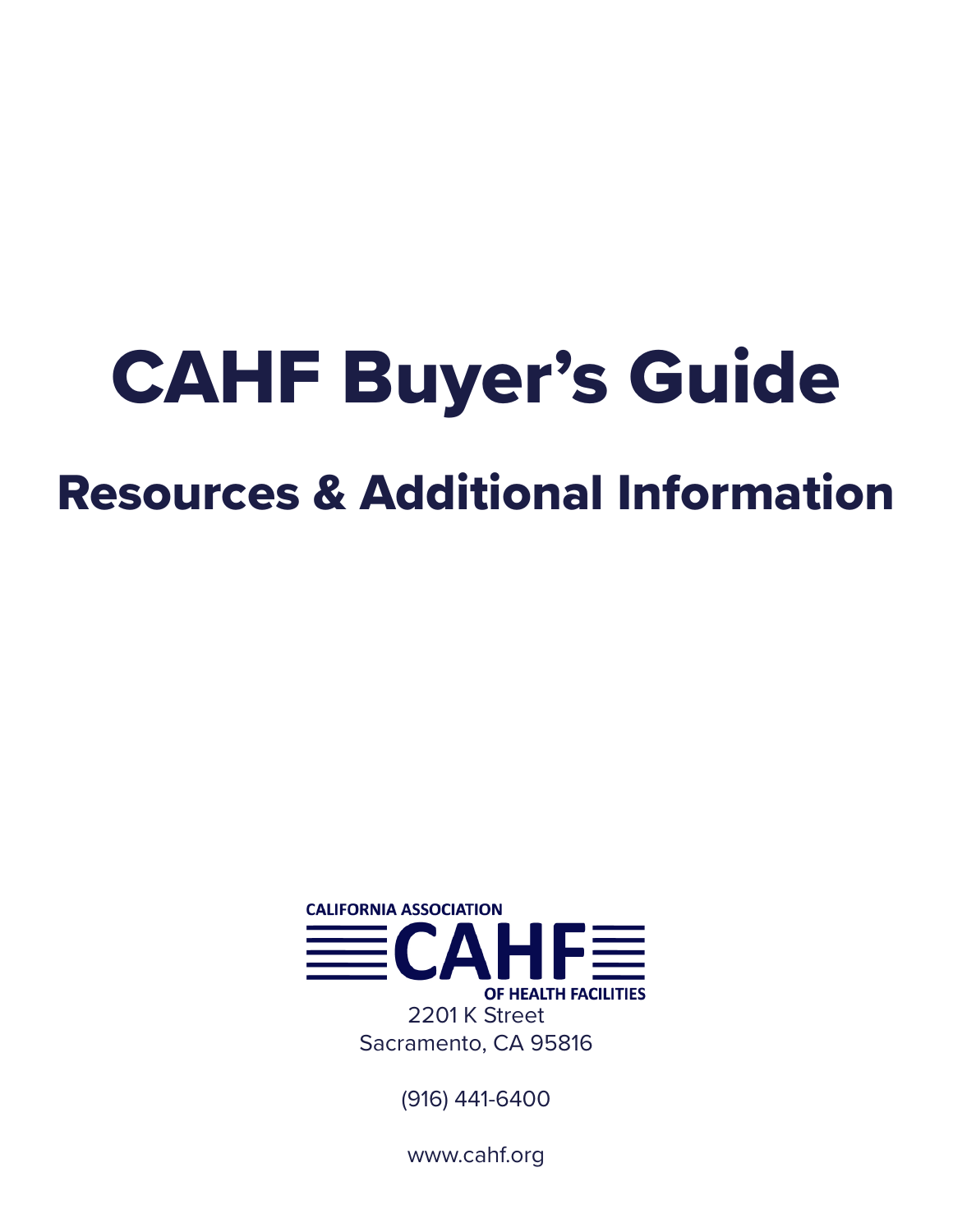| <b>State of California: Government Offices</b>                                                                                                                                                                                                      |                   |  |
|-----------------------------------------------------------------------------------------------------------------------------------------------------------------------------------------------------------------------------------------------------|-------------------|--|
|                                                                                                                                                                                                                                                     | www.ccoa.ca.gov   |  |
| Long-Term Care Ombudsman CRISISline  (800) 231-4024<br>Long-Term Care and Aging Services Division  (916) 419-7540<br>Multi-Purpose Senior Services Program (MPSS)  (916) 419-7552<br>Health Insurance Counseling & Advocacy (HICAP)  (800) 434-0222 | www.aging.ca.gov  |  |
|                                                                                                                                                                                                                                                     | www.bsa.ca.gov    |  |
|                                                                                                                                                                                                                                                     | www.dbo.ca.gov    |  |
| Board of Vocational Nursing & Psychiatric Technicians (916) 263-7800                                                                                                                                                                                | www.dca.ca.gov    |  |
|                                                                                                                                                                                                                                                     | www.sco.ca.gov    |  |
| Developmental Disabilities, State Council of (916) 322-8481                                                                                                                                                                                         | www.scdd.ca.gov   |  |
| Canyon Springs Developmental Center (760) 770-6200                                                                                                                                                                                                  | www.dds.ca.gov    |  |
|                                                                                                                                                                                                                                                     | www.caloes.ca.gov |  |
|                                                                                                                                                                                                                                                     | www.edd.ca.gov    |  |
|                                                                                                                                                                                                                                                     | www.etp.ca.gov    |  |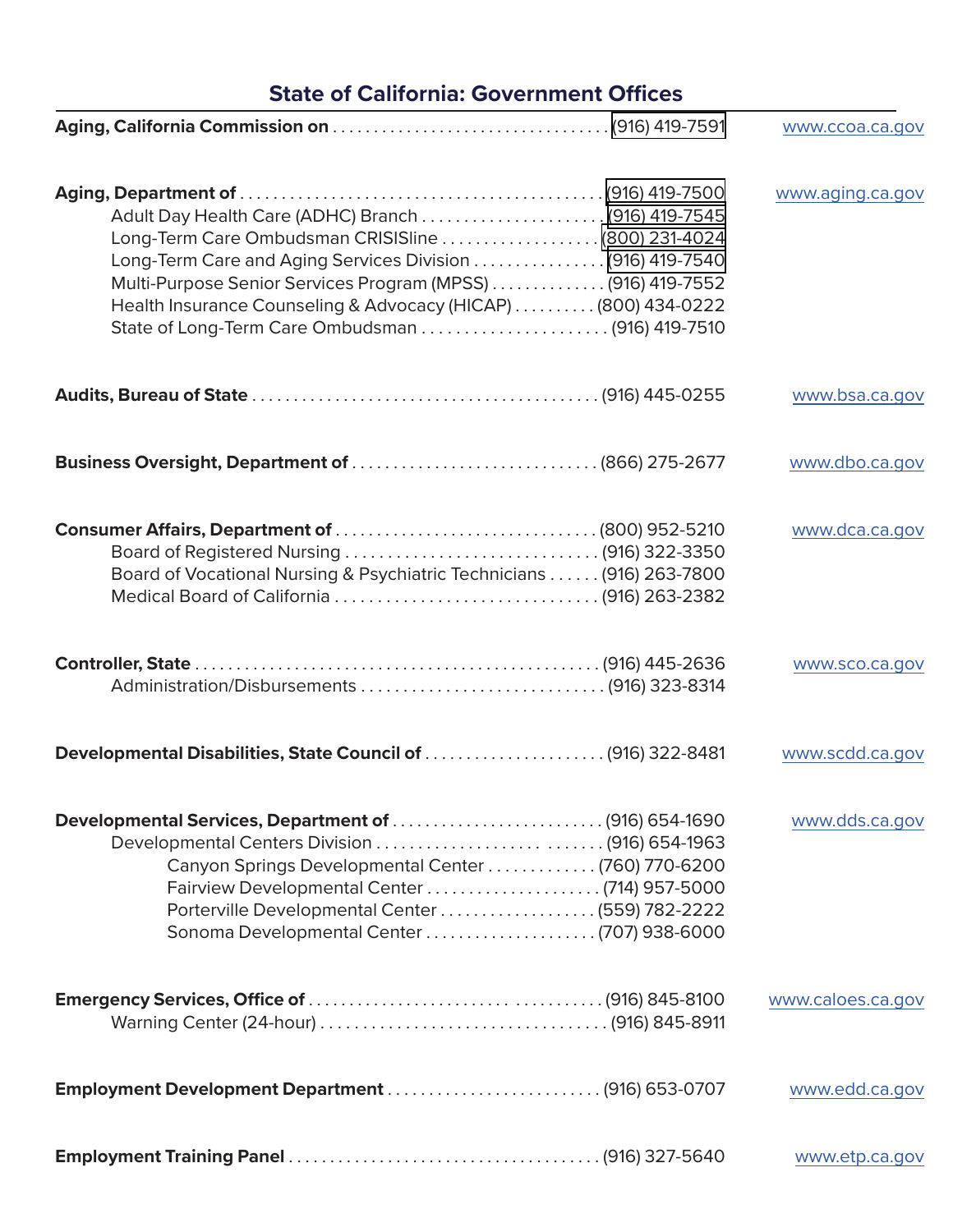#### **State of California: Government Offices (cont.)**

|                                                                                                                                                                        | www.osfm.fire.ca.gov |
|------------------------------------------------------------------------------------------------------------------------------------------------------------------------|----------------------|
|                                                                                                                                                                        | www.gov.ca.gov       |
|                                                                                                                                                                        | www.chhs.ca.gov      |
| Aid & Technician Certification Section  (916) 327-2445<br>Nursing Home Administrator Program (NHAP)  (916) 552-8780                                                    | www.dhcs.ca.gov      |
| Medi-Cal Managed Care Division  (916) 449-5000<br>Medi-Cal Managed Care Ombudsman Office  (888) 452-8609                                                               |                      |
| Health Planning and Development, Office (916) 326-8300<br>Facilities Development Division (916) 440-8300<br>Healthcare Workforce Developmental Division (916) 326-3700 | www.oshpd.ca.gov     |
| Division of Occupational Safety & Health (OSHA)  (916) 286-7000                                                                                                        | www.dir.ca.gov       |
|                                                                                                                                                                        |                      |
| Managed Health Care, Department of (888) 466-2219                                                                                                                      | www.dmhc.ca.gov      |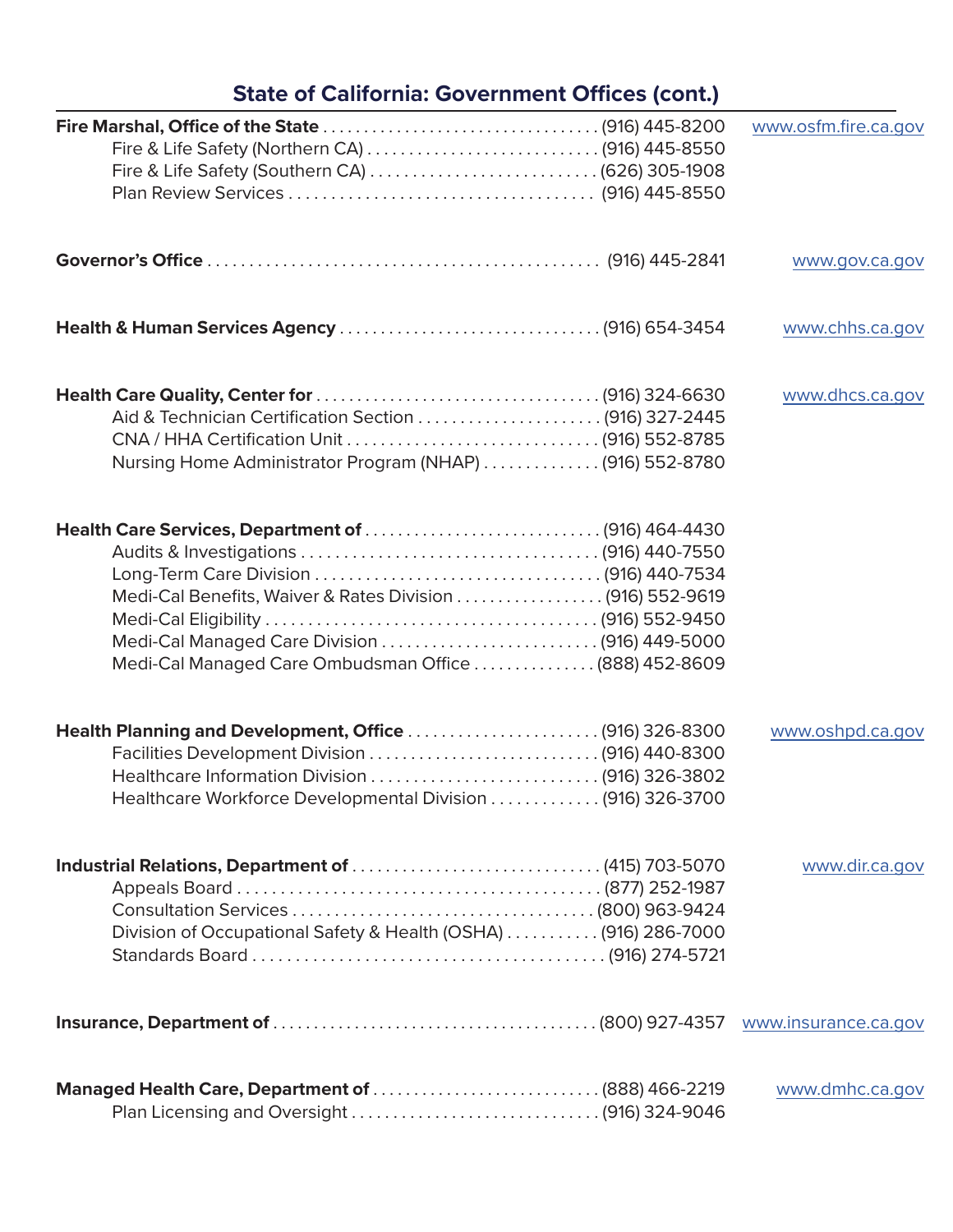| <b>State of California: Government Offices (cont.)</b> |  |  |  |
|--------------------------------------------------------|--|--|--|
|--------------------------------------------------------|--|--|--|

| Mental Health Services, Department of (916) 445-8200<br>Program Monitoring & Compliance Branch (916) 319-0985 MentalHealthPrograms-                               | www.dhcs.ca.gov/<br>services/Pages/<br>Svcs.aspx |
|-------------------------------------------------------------------------------------------------------------------------------------------------------------------|--------------------------------------------------|
| Los Angeles County District Office  (800) 228-1019<br>San Diego - Northern District Office  (619) 278-3700<br>San Diego- Southern District Office  (619) 688-6190 | www.cdph.ca.gov                                  |
|                                                                                                                                                                   | www.dor.ca.gov                                   |
|                                                                                                                                                                   | www.sos.ca.gov                                   |
| Community Care Licensing Division  (916) 657-2346                                                                                                                 | www.cdss.ca.gov                                  |
|                                                                                                                                                                   | www.treasurer.ca.gov                             |
|                                                                                                                                                                   | www.calvet.ca.gov                                |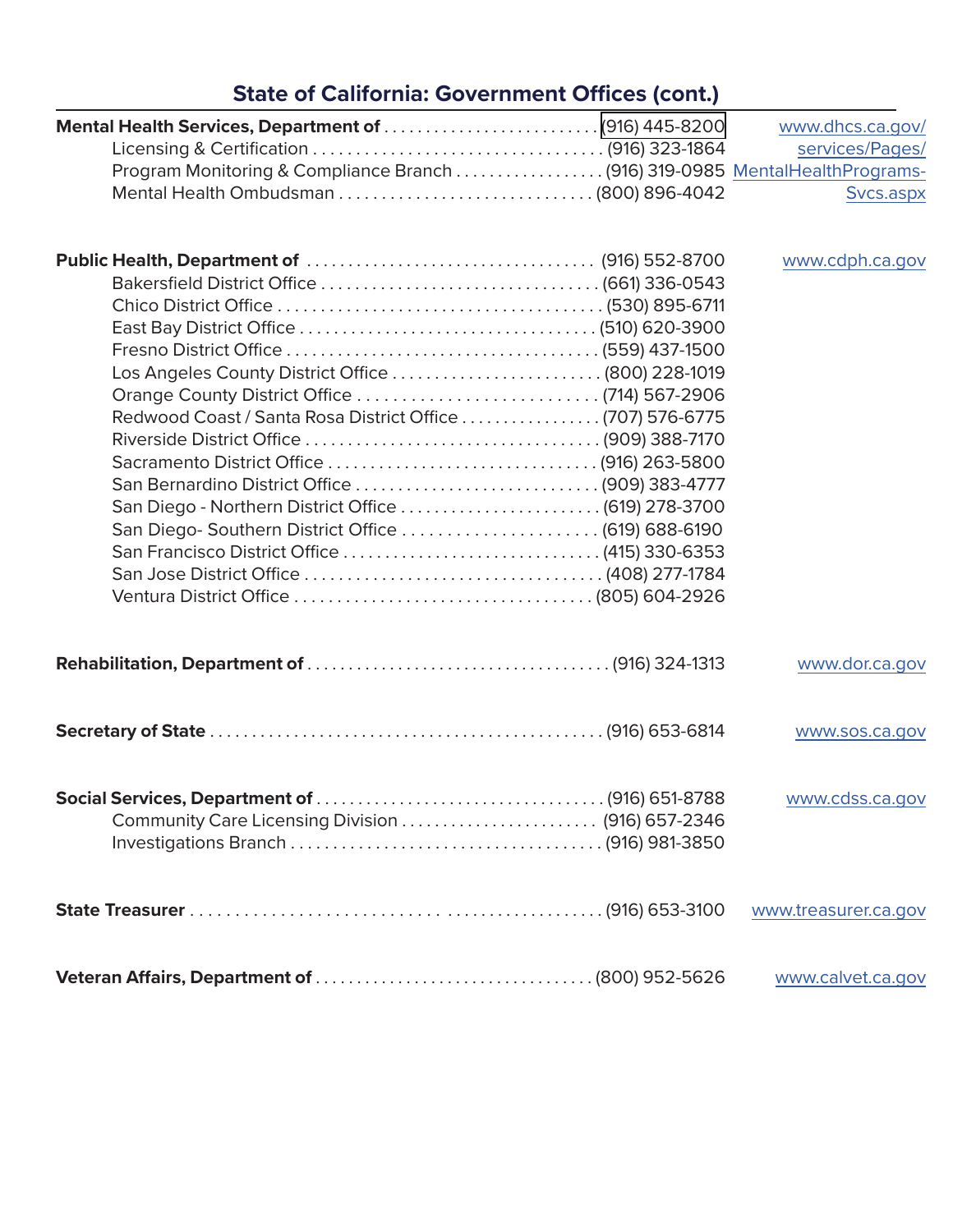| <b>Federal Government Offices</b>                                                                                          |                  |  |
|----------------------------------------------------------------------------------------------------------------------------|------------------|--|
| Health and Human Health Services, Department of  (877) 696-6775                                                            | www.hhs.gov      |  |
| Medicare and Medicaid Services, Centers for (415) 744-3501<br>Division of Medicare Health Plans Operations  (415) 744-3770 | www.cms.gov      |  |
| Occupational Health and Safety Administration (415) 625-2547                                                               | www.osha.gov     |  |
|                                                                                                                            | www.ssa.gov      |  |
| <b>Allied Organizations</b>                                                                                                |                  |  |
|                                                                                                                            | www.alz.org      |  |
| American College of Health Care Administrators (ACHCA)  (800) 561-3148                                                     | www.achca.org    |  |
|                                                                                                                            | www.ahcancal.org |  |
| American Network of Community Options & Resources (703) 535-7850                                                           | www.ancor.org    |  |
| American Nurses Association (ANA)  (800) 274-4262 www.nursingworld.org                                                     |                  |  |
|                                                                                                                            | www.asaging.org  |  |
| Association of Regional Center Agencies (ARCA)  (916) 446-7961                                                             | www.arcanet.org  |  |
| California Assisted Living Association (CALA) (916) 448-1900 www.caassistedliving.                                         | <u>org</u>       |  |
| California Association for Health Services at Home  (916) 641-5795                                                         | www.cahsah.org   |  |
| California Association for Adult Day Services (CAADS)  (916) 220-7400                                                      | www.caads.org    |  |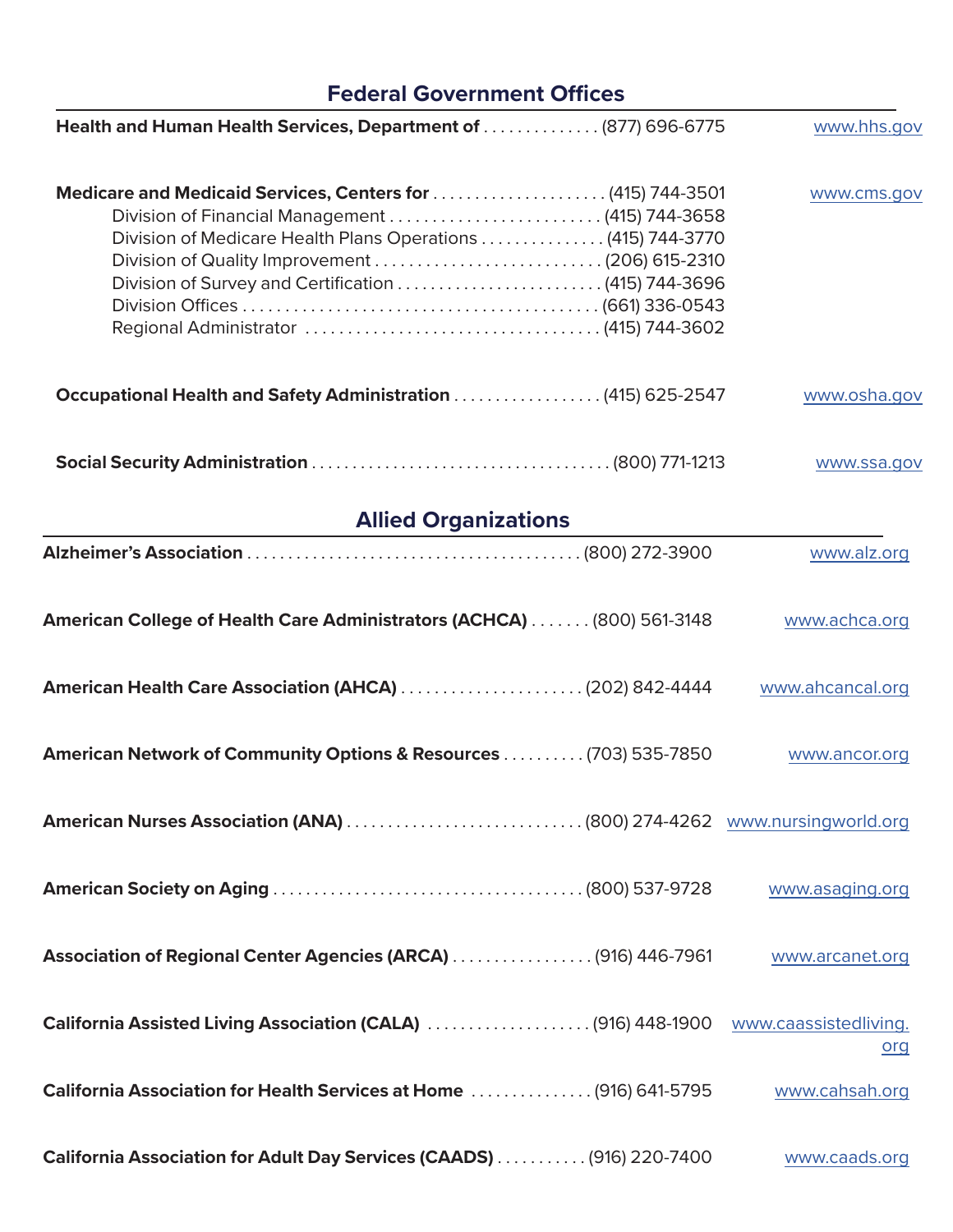## **Allied Organizations (cont.)**

|                                                                      | www.calhealthplans.<br>org   |
|----------------------------------------------------------------------|------------------------------|
| California Association of Long-Term Medicine (CALTCM) (888) 332-3299 | www.caltcm.org               |
|                                                                      | www.calhospital.org          |
| California Hospice and Palliative Care Association  (888) 252-1010   | www.calhospice.org           |
| California Medical Association (CMA) (800) 786-4262                  | www.cmadocs.org              |
|                                                                      | nationalnursesunited.<br>org |
| California Partnership for Long-Term Care (916) 552-8990             | www.rureadyca.org            |
| California Pharmacists Association (CPHA)  (916) 779-1400            | www.cpha.com                 |
|                                                                      | www.cpapsych.org             |
| Case Management Society of America (CMSA)  (800) 216-2672            | www.cmsa.org                 |
| Health Services Advisory Group (HSAG) (818) 209-9229                 | www.hsag.com                 |
|                                                                      | <u>org</u>                   |
|                                                                      |                              |
| National Alliance of Mental Illness (NAMI) California 916) 567-0163  | www.nami.org                 |
|                                                                      | www.nimh.nih.gov             |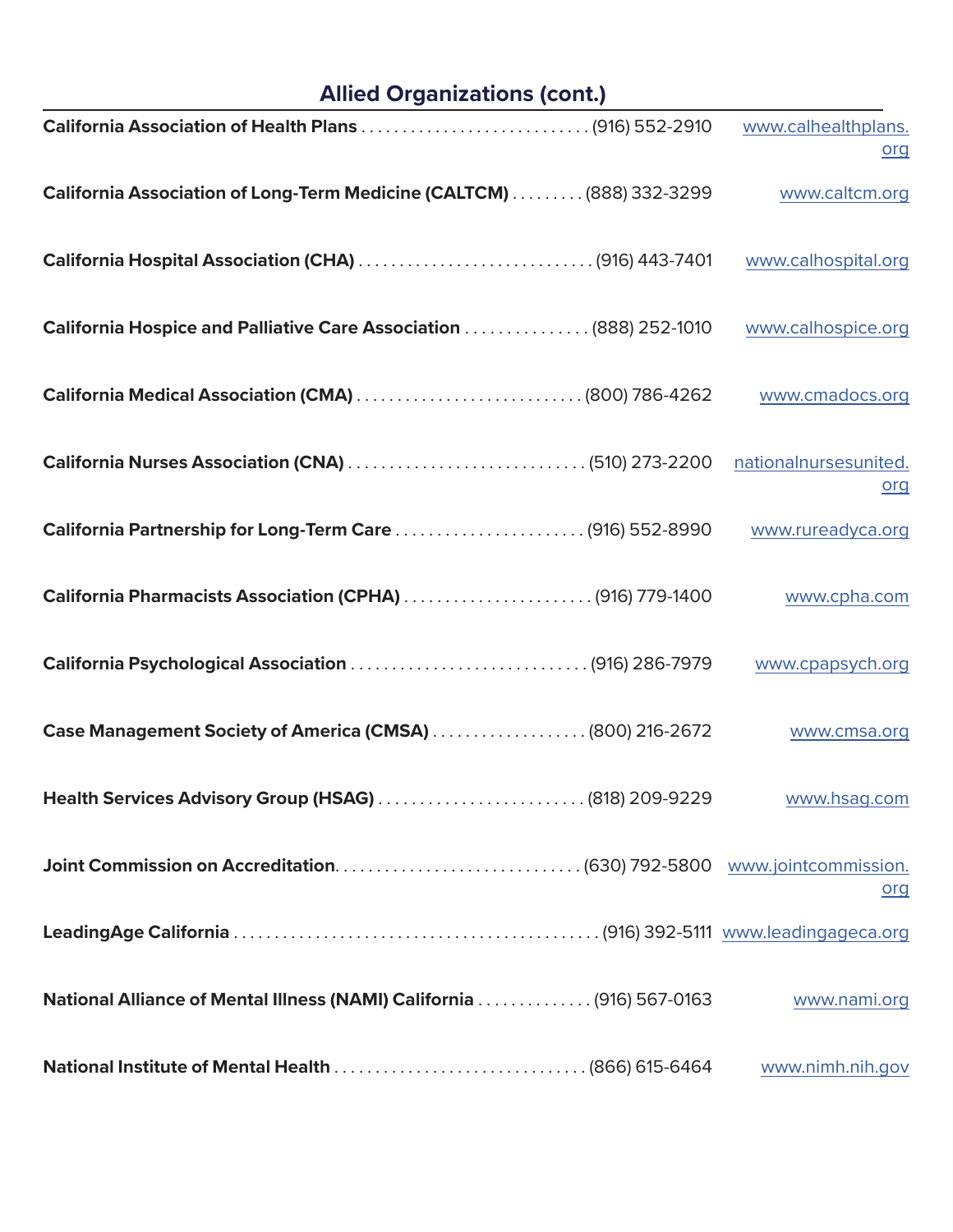#### **Local Ombudsmen Programs (By County)**

| <b>Alameda County</b>                                | <b>Lassen County</b>                                             | <b>Orange County</b>                         | <b>Sierra County</b>                       |
|------------------------------------------------------|------------------------------------------------------------------|----------------------------------------------|--------------------------------------------|
| (510) 638-6878                                       | (530) 229-1435                                                   | (714) 479-0107                               | (916) 376-8910                             |
| <b>Alpine &amp; Amador County Los Angeles County</b> | (310) 393-3618                                                   | <b>Placer County</b>                         | <b>Siskiyou County</b>                     |
| (209) 532-7632                                       |                                                                  | (916) 376-8910                               | (530) 229-1435                             |
| <b>Butte County</b><br>(530) 898-5923                | Region 1 - Santa Monica<br>(310) 899-1483<br>Region 2 - Van Nuys | <b>Plumas County</b><br>(530) 898-5923       | <b>Solano County</b><br>(707) 644-4194     |
| <b>Calaveras County</b><br>(209) 532-7632            | (818) 444-0315<br>Region 3 - Pasadena<br>(626) 793-3510          | <b>Riverside County</b><br>(833) 772-6624    | <b>Sonoma County</b><br>(707) 526-4108     |
| <b>Colusa County</b><br>(530) 898-5923               | Region 4 - Long Beach<br>(562) 925-2346<br>Region 5 - Montebello | <b>Sacramento County</b><br>(916) 376-8910   | <b>Stanislaus County</b><br>(209) 529-3784 |
| <b>Contra Costa County</b>                           | (323) 721-1343                                                   | <b>San Benito County</b>                     | <b>Sutter County</b>                       |
| (925) 685-2070                                       |                                                                  | (831) 429-1913                               | (916) 376-8910                             |
| <b>Del Norte County</b>                              | <b>Madera County</b>                                             | <b>San Bernardino County Tehama County</b>   | (530) 898-5923                             |
| (707) 269-1330                                       | (559) 224-9177                                                   | (909) 891-3928                               |                                            |
| <b>El Dorado County</b>                              | <b>Marin County</b>                                              | <b>San Diego County</b>                      | <b>Trinity County</b>                      |
| (530) 621-6271                                       | (415) 473-7446                                                   | (858) 560-2507                               | (530) 229-1435                             |
| <b>Fresno County</b>                                 | <b>Mariposa County</b>                                           | <b>San Francisco County</b>                  | <b>Tulare County</b>                       |
| (559) 224-9177                                       | (209) 532-7632                                                   | (415) 751-9788                               | (559) 583-0333                             |
| <b>Glenn County</b>                                  | <b>Mendocino County</b>                                          | San Joaquin                                  | <b>Tuolumne County</b>                     |
| (530) 898-5923                                       | (707) 262-4525                                                   | (209) 468-3785                               | (209) 532-7632                             |
| <b>Humboldt County</b>                               | <b>Merced County</b>                                             | <b>San Luis Obispo County Ventura County</b> | (805) 656-1986                             |
| (707) 269-1330                                       | (209) 385-7402                                                   | (805) 785-0132                               |                                            |
| <b>Imperial County</b>                               | <b>Modoc County</b>                                              | <b>San Mateo County</b>                      | <b>Yolo County</b>                         |
| (442) 265-7032                                       | (530) 229-1435                                                   | (650) 780-5707                               | (916) 376-8910                             |
| <b>Inyo County</b>                                   | <b>Mono County</b>                                               | <b>Santa Barbara County</b>                  | <b>Yuba County.</b>                        |
| (760) 872-4128                                       | (760) 872-4128                                                   | (805) 922-1236                               | (916) 376-8910                             |
| <b>Kern County</b>                                   | <b>Monterey County</b>                                           | <b>Santa Clara County</b>                    |                                            |
| (661) 323-7884                                       | (831) 655-1334                                                   | (408) 944-0567                               |                                            |
| <b>Kings County</b>                                  | <b>Napa County</b>                                               | <b>Santa Cruz County</b>                     |                                            |
| (559) 583-0333                                       | (707) 255-4236                                                   | (831) 429-1913                               |                                            |
| <b>Lake County</b>                                   | <b>Nevada County</b><br>(916) 376-8910                           | <b>Shasta County</b>                         |                                            |

(530) 229-1435

**Lake County** (707) 262-4525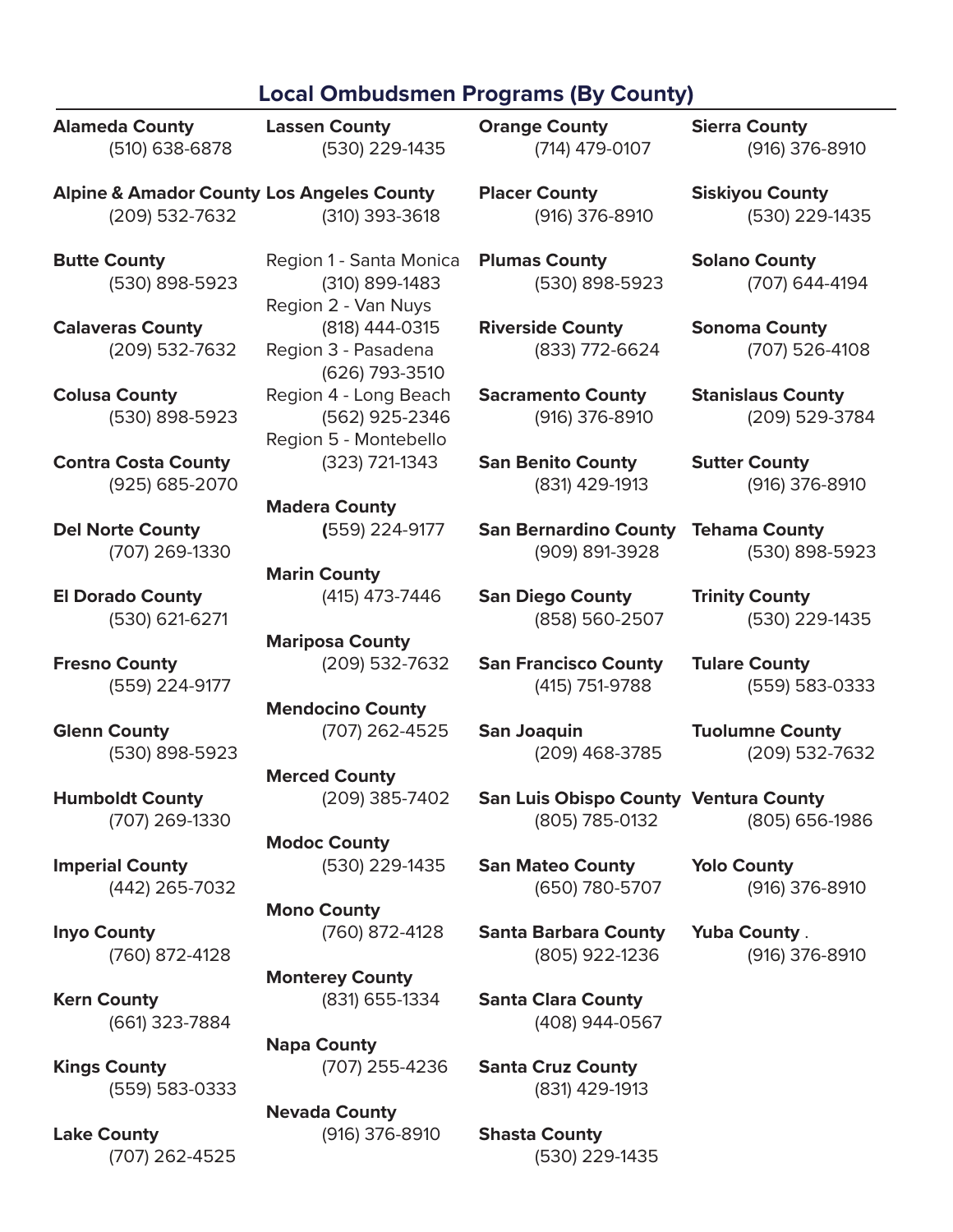| <b>Regional Centers for Persons with Developmental Disabilities</b>        |                                |
|----------------------------------------------------------------------------|--------------------------------|
|                                                                            | www.altaregional.org           |
|                                                                            | www.cvrc.org                   |
| Eastern Los Angeles Regional Center, Alhambra (626) 299-4700               | www.elarc.org                  |
| Far Northern Regional Center, Redding (530) 222-4791 www.farnorthernrc.org |                                |
| Golden Gate Regional Center, San Francisco(415) 546-9222                   | www.ggrc.org                   |
|                                                                            | www.harborrc.org               |
| Inland Regional Center, San Bernardino (909) 890-3000                      | www.inlandrc.org               |
|                                                                            | www.kernrc.org                 |
|                                                                            | www.nbrc.net                   |
| North Los Angeles County Regional Center, Chatsworth  (818) 778-1900       | www.nlacrc.org                 |
|                                                                            | redwoodcoastrc.org             |
|                                                                            | www.rceb.org                   |
|                                                                            | www.rcocdd.com                 |
| San Andreas Regional Center, San Jose  (909) 890-3000                      | WWW.<br>sanandreasregional.org |
| San Diego Regional Center, San Diego (858) 576-2996                        | www.sdrc.org                   |
| San Gabriel/Pomona Regional Center, San Diego (909) 620-7722               | www.sgprc.org                  |